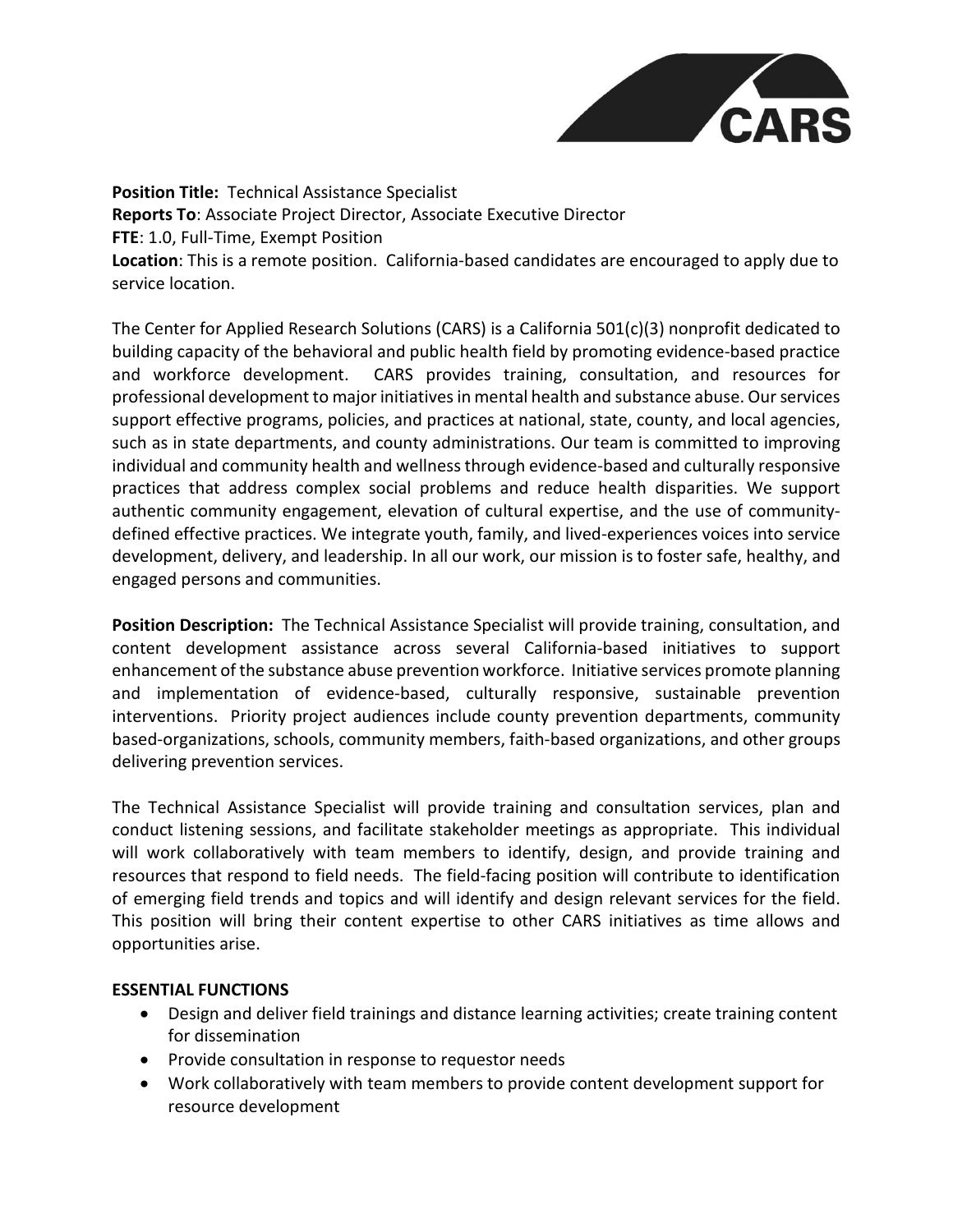- Stay abreast of relevant substance abuse prevention trends; synthesize the latest research to be translated for field use
- Lead and facilitate internal and external meetings
- Design, moderate, and facilitate field meetings with prevention workforce, stakeholders, and partners
- Attend state and national conferences as appropriate
- Engage and support other CARS projects as needed
- Travel to provide onsite TA services and to attend meetings as needed
- Other duties as assigned

## **REQUIRED COMPETENCIES (Knowledge, Skills, Abilities)**

The requirements listed below are representative of the knowledge, skills, and abilities required. Reasonable accommodation may be made to enable individuals with disabilities to perform the essential functions.

- Knowledge of prevention planning approaches and best practices
- Knowledge and understanding of county prevention structures and systems
- Expertise in foundational prevention concepts including the Strategic Prevention Framework (SPF), risk and protective factors, evidence-based prevention strategies and interventions, evaluation design and analysis
- Experience designing and leading focus groups, listening sessions, and/or large collaborative groups
- Knowledge and understanding of the social determinants of health (SDOH), health equity, and the relationship to substance use
- Commitment to diversity, equity, and inclusion, and ability to bring anti-racism lens to program development and outcome evaluation
- Excellent verbal, written, and interpersonal communication skills, including presentation, facilitation, and writing skills
- Demonstrated ability to work effectively with diverse and multi-cultural stakeholders and communities
- Experience with development and implementation of substance abuse prevention activities a plus

## **MINIMUM QUALIFICATIONS**

- Advanced degree or postgraduate training or equivalent experience preferred
- California Prevention Specialist Certification a plus
- Minimum 7 years' experience in the substance abuse prevention field

CARS offers a small business environment and an excellent benefit package. CARS provides equal employment opportunities (EEO) to all employees and applicants for employment without regard to race, color, religion, sex, national origin, age, disability, or genetics. We strongly encourage and seek applications from people of color, including bilingual and bi-cultural individuals, as well as Veterans and people who identify as lesbian, gay, bisexual, queer, and/or transgender. Applicants with lived experience is highly valued.